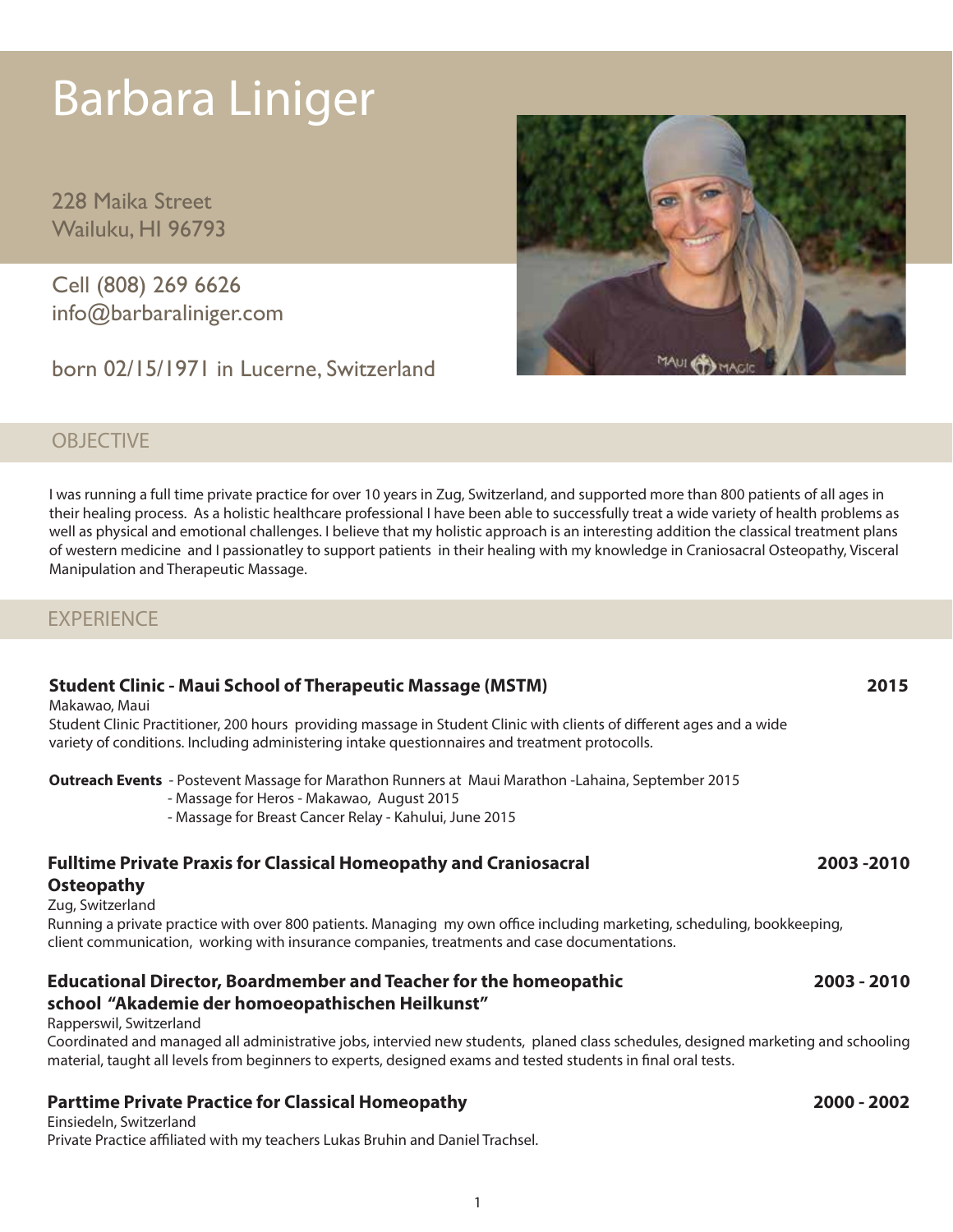# **Homeopathy for Beginners, Students and Experts 2001 - 2010**

Zug, Rapperswil, Zuerich - Switzerland

- Help-your-self- Classes
- Homeopathy and Sports
- Coffee and its side effects
- Childhood diseases
- Problems of the head migraines, vertigo, sinus infections
- LM Potences and remedie relations
- Radioactive Homeopathical Remedies
- Homeopathical Spider and Snake Remedies
- Science and Homeopathy

# PORFESSIONAL AFFILIATIONS

### **NVS, Naturaerzte Verband Schweiz**

Certified member of the Association for Naturopath in Switzerland

### **ABMP**

Member of the Associated Massage & Body Professionals

### **IAHP**

Member of the International Association of Healthcare Practitioners

# **REFERENCES**

My list of references will be available up on request.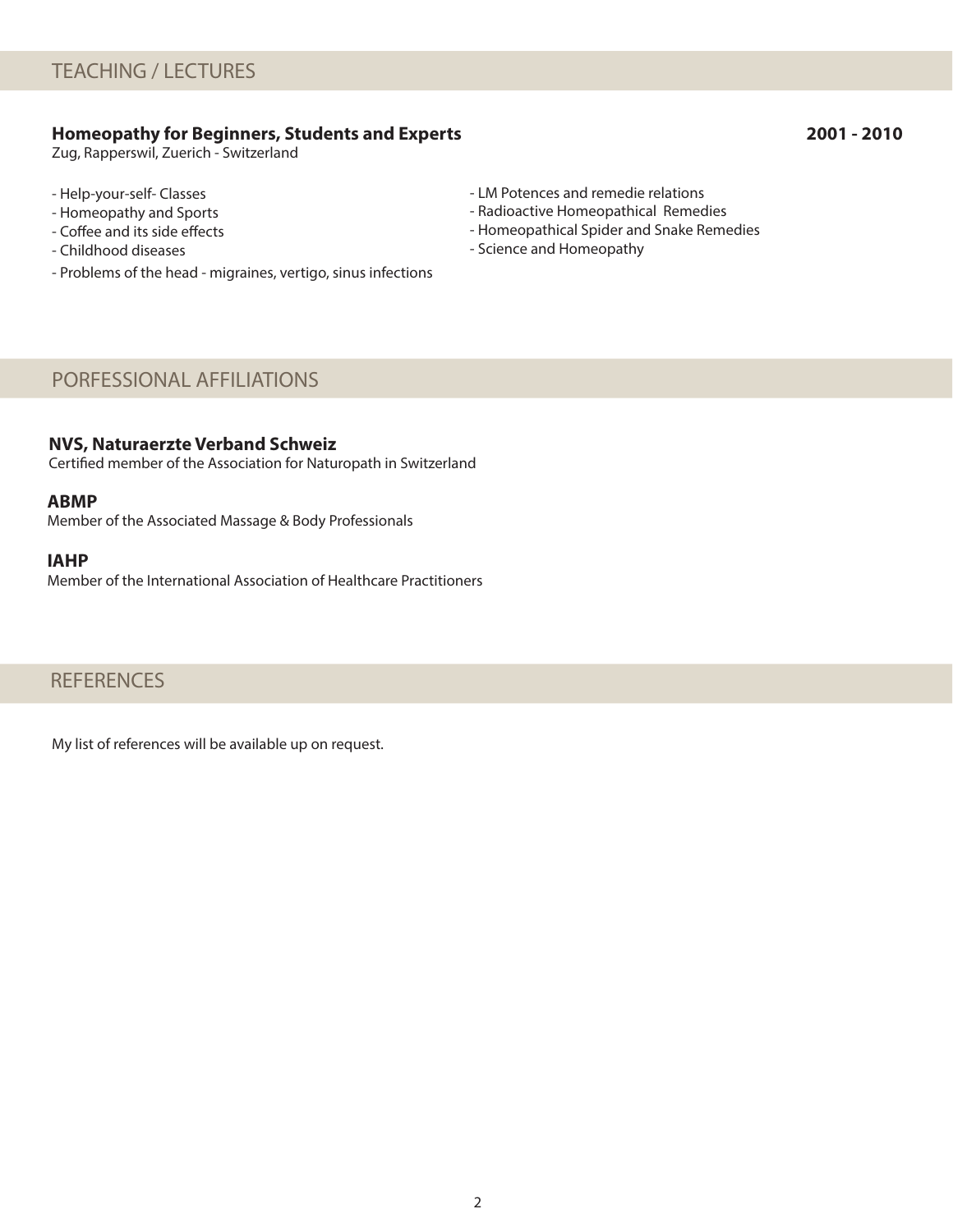| <b>Visceral Manipulation</b><br>The Barral Institute                                                                                                          |     | 2015 - 2018 |
|---------------------------------------------------------------------------------------------------------------------------------------------------------------|-----|-------------|
| A manual therapy that focuses on internal organs, their fascial environement and the potential influence<br>on the structural and physiological dysfunctions. |     |             |
| <b>Visceral Manipulation: Abdomen 1</b>                                                                                                                       |     |             |
| Peter Coppola, PT<br>Maui, September 24 - 27, 2015                                                                                                            | 24h |             |
| <b>Visceral Manipulation: Abdomen 2</b><br>Peter Coppola, PT                                                                                                  |     |             |
| Maui, Mai 12 -15, 2016                                                                                                                                        | 24h |             |
| <b>Visceral Manipulation: The Pelvis</b><br>Peter Coppola, PT                                                                                                 |     |             |
| Maui, March 09 - 12, 2017                                                                                                                                     | 24h |             |
| <b>Visceral Manipulation: Listening Techniques 1</b><br>Dr. Ron Mariotti, NP                                                                                  |     |             |
| Maui, March 09 - 12, 2017                                                                                                                                     | 18h |             |
| <b>Visceral Manipulation: The Thorax</b><br>Peter Coppola, PT                                                                                                 |     |             |
| Maui, February 14-17, 2017                                                                                                                                    | 24h |             |
| <b>Visceral Manipulation: Abdomen 1 Repetition</b><br>Brandi Kirk, PT, PRPC, CVTP                                                                             |     |             |
| Honolulu, September 13-16, 2018                                                                                                                               | 24h |             |
|                                                                                                                                                               |     |             |

# MASSAGE EDUCATION **701h**

# **Mau School of Therapeutic Massage MSTM 2014 - 2015**

Makawao, Maui HI

Graduation October 2015 with a certificate in massage therapy from a 650 h course. Classes included the topics listed below and a 200 h internship in the student clinc and several community outreach events.

| - Anatomy, Physiology & Structural Kinesiology<br>- Massage Theory and Technique<br>- Swedish Massage<br>- Deep Tissue Massage<br>- Neuromuscular Therapy<br>- Postural Assessment and Orthopedic Massage | - Pregnancy Massage<br>- Traditional Hawaiian Lomilomi<br>- Polarity and Biodynamic Craniosacral Therapy<br>- Reflexology, Acupressure and Shiatsu<br>- Hdrotherapy and Spa Treatments |
|-----------------------------------------------------------------------------------------------------------------------------------------------------------------------------------------------------------|----------------------------------------------------------------------------------------------------------------------------------------------------------------------------------------|
|-----------------------------------------------------------------------------------------------------------------------------------------------------------------------------------------------------------|----------------------------------------------------------------------------------------------------------------------------------------------------------------------------------------|

## **Additional Workshops**

- Lomilomi Massage Fundamentals (Jeana Naluai)
- Myofascial Mobilization of Torso and Lower Extremites (Lynn Wind)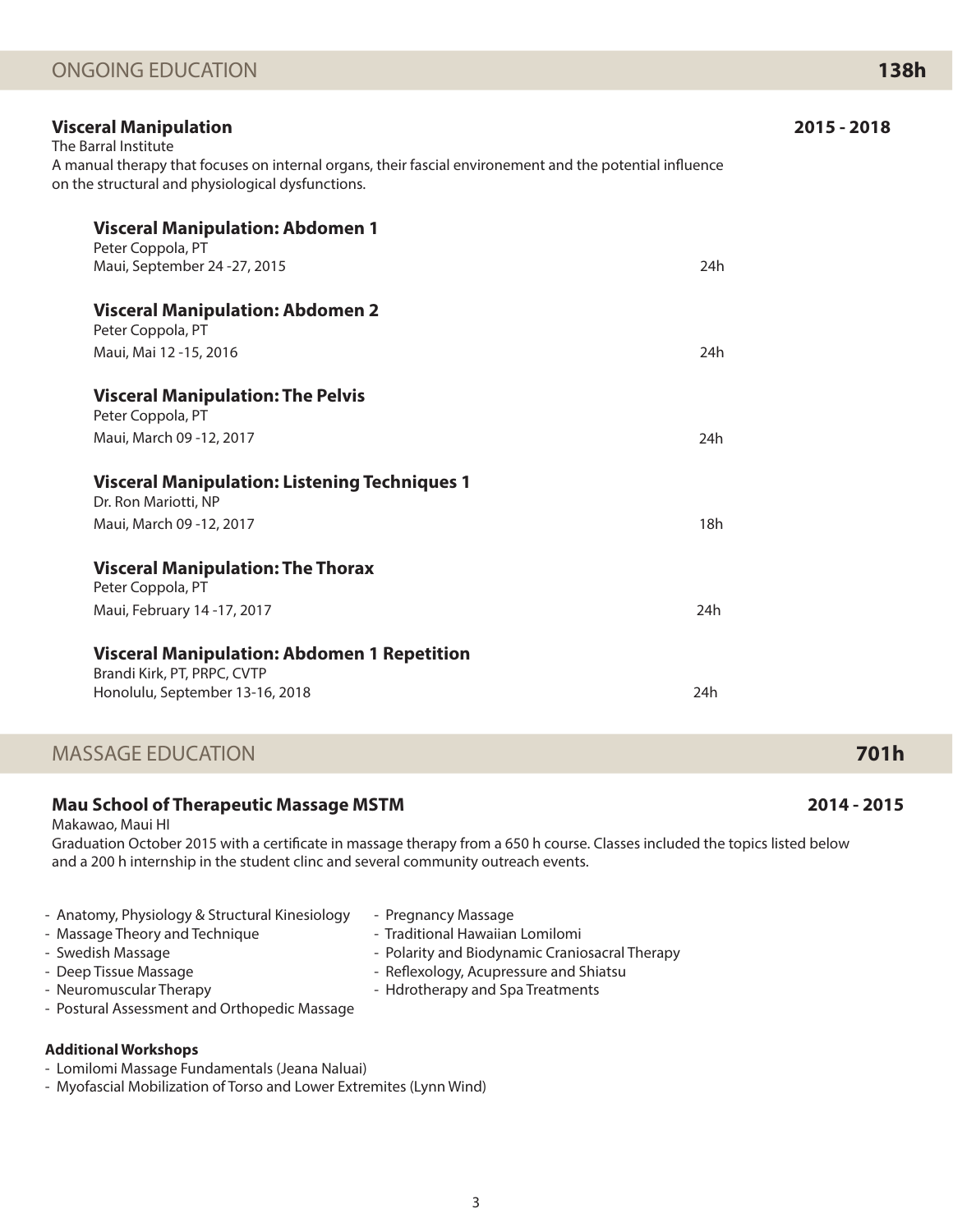# Other Postgraduate Education related to **HOLISTIC HEALTH CARE 203.5h**

| <b>Advanced Energy Medicine</b><br>Deborah Kremins, MIM, Paia                                                                                               | 175h  | 2011-2013         |
|-------------------------------------------------------------------------------------------------------------------------------------------------------------|-------|-------------------|
| <b>Traditional Maori Healing Art</b><br>Atarangi Muru, Auckland NZ<br>March 9-11, 2014 Makawao, HI                                                          | 16.5h | <b>March 2012</b> |
| <b>Hawaiian Healing Philosophies</b><br>Kahu Lyons Kapi'iohookalani Naone, Kipahulu<br>VITEC, University of Hawaii, Maui<br>September 30 - November 4, 2010 | 12h   | September 2010    |

# Postgraduate Education in **ANATOMY, PHYSIOLOGY & PATHOLOGY 150h**

|     | <b>Biomedica: Anatomy, Physiology and Pathology</b><br>Biomedica, Zuerich (CH)           | Ocotber 2006 |
|-----|------------------------------------------------------------------------------------------|--------------|
|     | Graduation January 12, 2007, with best possible test result                              |              |
| 45h | Anatomy and Phsyiology (Musculoscelettal System, Nervous System, Endocrine System, etc.) |              |
| 45h | Pathology and Pathophysiology                                                            |              |
| 20h | Anamnesis and Diagnostic                                                                 |              |
|     |                                                                                          |              |

- 20h Psychology and Psychosomatic Disorders
- 20h Emergency Procedures and Hygiene

# **150h Total**

|                                                                                                               | Postgraduate Education in CRANIO SACRAL OSTEOPATHY | 248h             |
|---------------------------------------------------------------------------------------------------------------|----------------------------------------------------|------------------|
|                                                                                                               |                                                    |                  |
| <b>Manual Articular Approach: Spine and Pelvis</b><br>Alain Croibier, DO - The Barral Institut<br>Lahaina, HI |                                                    | <b>July 2014</b> |
| July 25-27, 2014                                                                                              | 18h                                                |                  |
| 3D Myofascial Release: Low Back, Sacrum, Pelvis and Hip<br>Carol A. Phelan, LMT<br>Haiku HI                   |                                                    | March 2014       |
| March 3, 2014                                                                                                 | 7h                                                 |                  |
| 3D Myofascial Release: Chronic Pain and Traumatic Injury<br>Carol A. Phelan, LMT<br>Haiku HI                  |                                                    | March 2014       |
| March 4, 2014                                                                                                 | 7h                                                 |                  |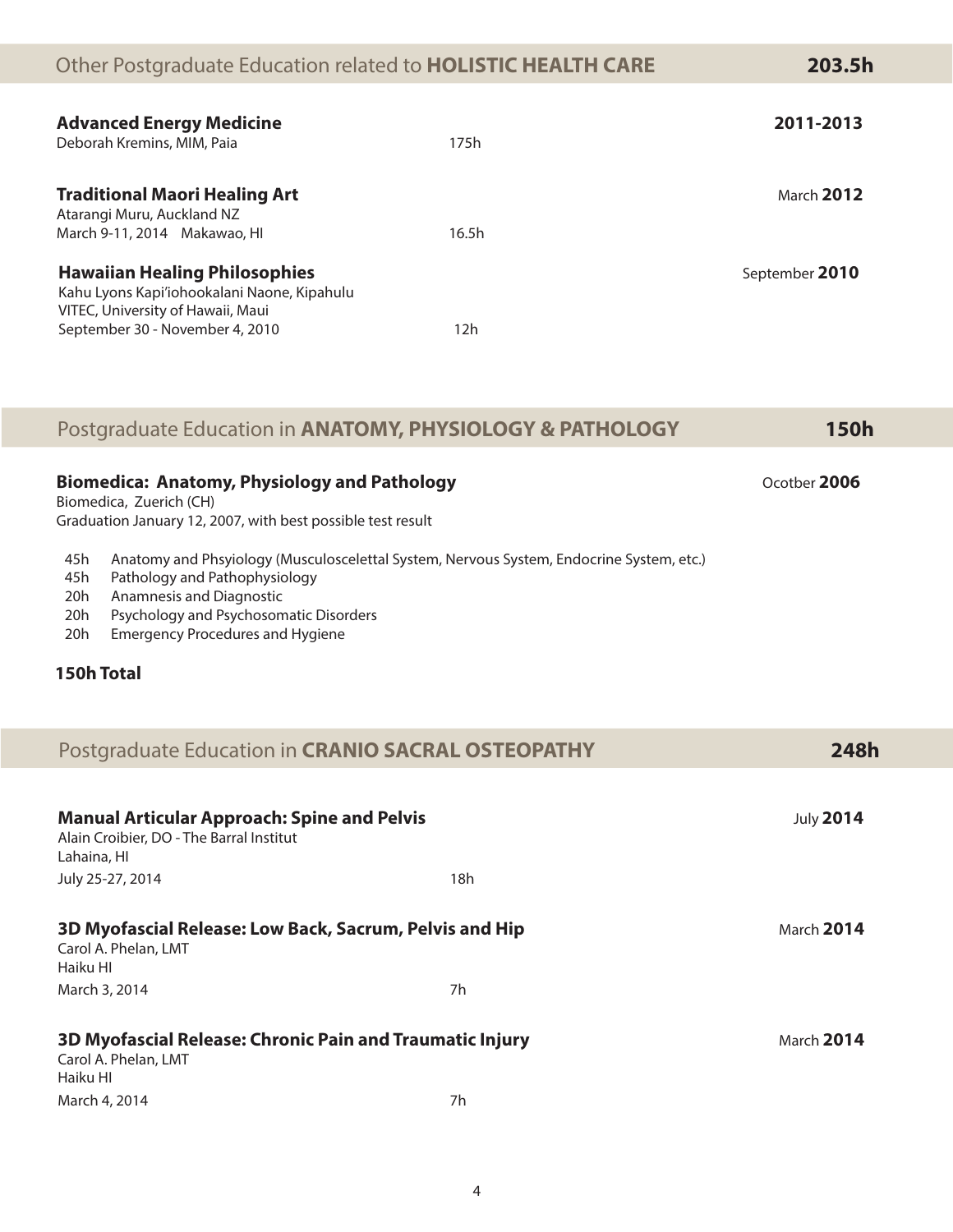| 3D Myofascial Release: Art of Palpation and Assessment of Fasciae<br>Carol A. Phelan, LMT<br>Haiku HI               |     | March 2014        |  |
|---------------------------------------------------------------------------------------------------------------------|-----|-------------------|--|
| March 5, 2014                                                                                                       | 7h  |                   |  |
| <b>Emotion, Pain and Perception</b><br>Steve Haines, Geneva, Switzerland                                            |     | April 2010        |  |
| DaSein Institut, Zuerich (CH)<br>April 30 - Mai 02, 2010                                                            | 21h |                   |  |
| <b>Lymphatic Disorders and Cranio Sacral Osteopathy</b><br>Udo Blum, PT, CSO<br>SCSO Rudolf Merkel, Zuerich (CH)    |     | December 2009     |  |
| December 2, 2009                                                                                                    | 7h  |                   |  |
| <b>Cervical Trauma II</b><br>Robert Norett, DC, Los Angeles<br>Colorado Cranial Institut, Zuerich (CH)              |     | March 2009        |  |
| March 5-7, 2009                                                                                                     | 22h |                   |  |
| <b>Visceral Osteopathy: Urogenital System</b><br>Iris and Michal Wolf, Portland<br>SCSO Rudolf Merkel, Zuerich (CH) |     | November 2008     |  |
| November 12 -14, 2008                                                                                               | 20h |                   |  |
| <b>Headaches and Migraines</b><br>Harald Faltz, Germany<br>SCSO Rudolf Merkel, Zuerich (CH)                         |     | October 2008      |  |
| October 13, 2008                                                                                                    | 7h  |                   |  |
| <b>Visceral Osteopathy: Abdominal Organs and Thorax</b><br>Iris and Michal Wolf, Portland                           |     | May 2008          |  |
| SCSO Rudolf Merkel, Zuerich (CH)<br>May 17-19, 2008                                                                 | 20h |                   |  |
| <b>Orthodontics</b><br>Beate Kreisel, Rodolf Merkel                                                                 |     | <b>March 2008</b> |  |
| SCSO Rudolf Merkel, Zuerich (CH)<br>March 06, 2008                                                                  | 7h  |                   |  |
| <b>Cervical Trauma I</b><br>Robert Norett, DC, Los Angeles                                                          |     | January 2008      |  |
| Colorado Cranial Institute, Zuerich (CH)<br>January 1-3, 2008                                                       | 22h |                   |  |
| <b>Respiratory Tract and Breathing</b>                                                                              |     | November 2007     |  |
| Michaela Holin, Zuerich<br>November 28, 2007                                                                        | 6h  |                   |  |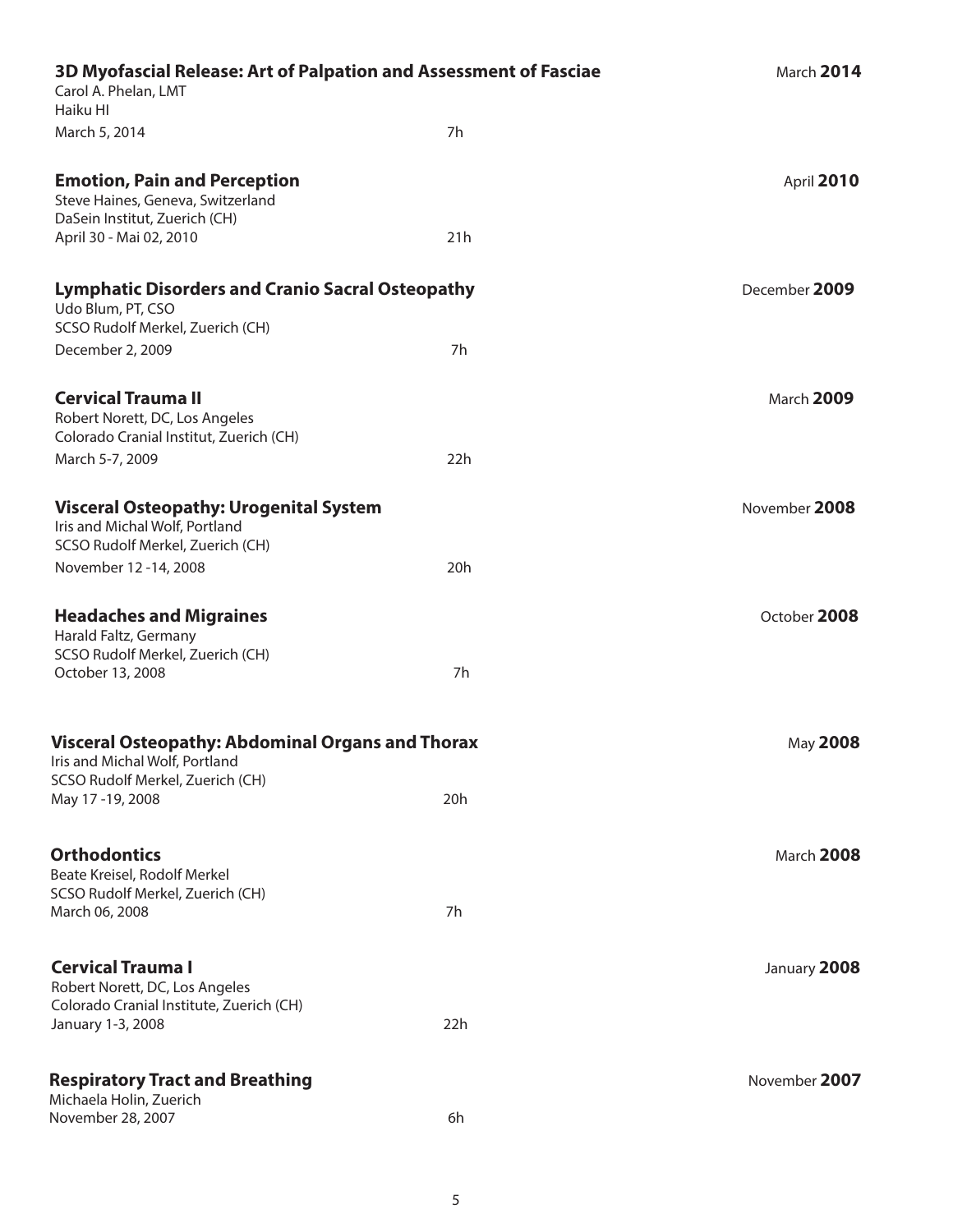| <b>Hyperactive Children</b><br>Michaela Holin, Zuerich                                                             |     | November 2007  |
|--------------------------------------------------------------------------------------------------------------------|-----|----------------|
| November 11, 2007                                                                                                  | 6h  |                |
| <b>Visceral Osteopathy: Digestive System</b><br>Iris and Michal Wolf, Portland<br>SCSO Rudolf Merkel, Zuerich (CH) |     | November 2007  |
| November 09 -11, 2007                                                                                              | 20h |                |
| <b>Fasciae and Bones</b><br>Rudolf Merkel, Zuerich                                                                 |     | May 2007       |
| SCSO Rudolf Merkel, Zuerich (CH)<br>May 30, 2007                                                                   | 7h  |                |
| <b>Visceral Dynamic of the Heart</b><br>Uwe Baumann                                                                |     | May 2007       |
| Schule fuer Koerpertherapie, Zuerich<br>May 21, 2007                                                               | 7h  |                |
| <b>Relationship between Parent and Child</b><br>Michaela Holin & Barbara Rejman, Zuerich<br>October 25, 2006       | 3h  | October 2006   |
|                                                                                                                    |     |                |
| <b>Polyvagaltheory for children</b><br>Benjamin Shield, PhD, USA<br>ColoradoCranialInstitute, Zuerich              |     | October 2006   |
| October 12-13, 2006                                                                                                | 15h |                |
| <b>C-Section and Postpartum complications</b><br>Michaela Holin, Zuerich                                           |     | September 2006 |
| September 13, 2006                                                                                                 | 4h  |                |
| <b>Newborns and Babies: Torticollis</b><br>Michaela Holin, Zuerich                                                 |     | June 2006      |
| June 30, 2006                                                                                                      | 4h  |                |
| <b>Tinnitus</b><br>Rudolf Merkel, Zuerich                                                                          |     | May 2006       |
| SCSO Rudolf Merkel, Zuerich (CH)<br>May 31, 2006                                                                   | 7h  |                |
| <b>Newborns and Babies: Digestive Problems</b><br>Michaela Holin, Zuerich                                          |     | February 2006  |
| February 3, 2006<br>Michaela Holin, Zuerich                                                                        | 4h  |                |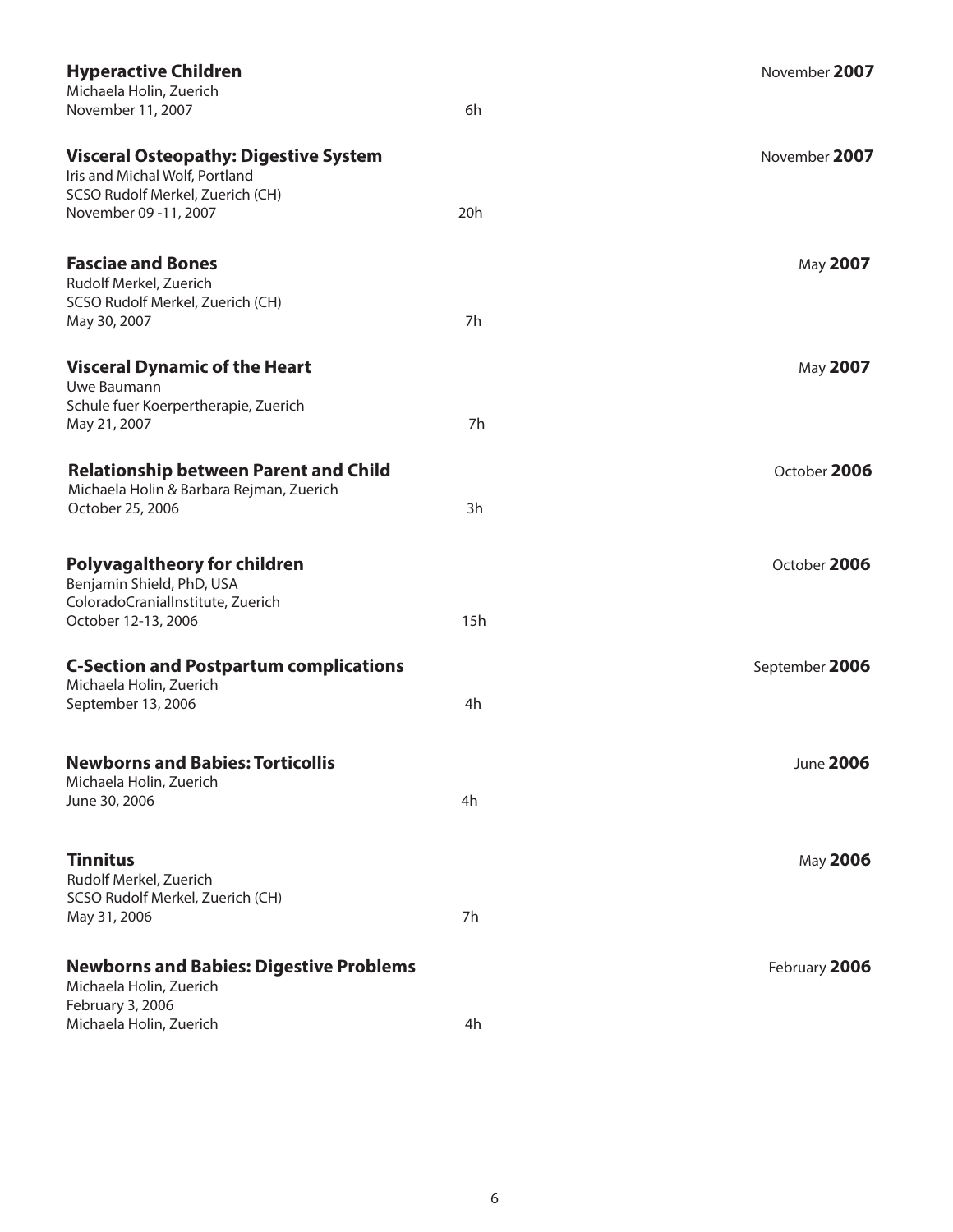# **Schule fuer Craniosacrale Osteopathie 2002-2005**

Rudolf Merkel, Zuerich (CH) Graduation December 11, 2005

- 325h Training in Craniosacral Osteopathy, applied anatomy and palpation etc.
- 30h Treatment session with a Teacher, Analytical Discussion of Sessions
- 37h Supervision, one on one Training with a TA
- 60h Intervision, guided Studygroups
- 100h Documented Treatments
- 150h Literature Study, research project

# **702h Total**

| Postgraduate Education in HOMEOPATHY                                                                                                         |     | 234h          |
|----------------------------------------------------------------------------------------------------------------------------------------------|-----|---------------|
| <b>Vaccination and its Complications</b><br>Rolf Kron, Germany, Dani Trachsel, Switzerland<br>AHHK, Rapperswil (CH)                          |     | January 2010  |
| January 22-24, 2010                                                                                                                          | 21h |               |
| <b>Natrual Birthcontrol and Abnormal Menstrual Cycles</b><br>Tatjana Barras - Kubiski, MD, Bern (CH),<br>Simillium Seminarorganisation, Bern |     | May 2009      |
| Mai 09, 2009                                                                                                                                 | 8h  |               |
| The Syphilitic Miasm in Womens Health<br>Friedrich Graf, MP, Germany<br>Simillium Seminarorganisation, Bern                                  |     | March 2009    |
| March 13-14, 2009                                                                                                                            | 16h |               |
| <b>Trauma and Homeopathy II</b><br>Heinz Wittwer, Zuerich                                                                                    |     | April 2008    |
| April, 2008                                                                                                                                  | 18h |               |
| <b>Nosodes</b><br>Frans Vermeulen, Sweden<br>AHHK, Rapperswil (CH)                                                                           |     | April 2008    |
| April, 2008                                                                                                                                  | 18h |               |
| <b>Homeopathical Remedies for the Heart</b><br>Dr. Sing M. Jus, Zug                                                                          |     | December 2007 |
| December, 2007                                                                                                                               | 8h  |               |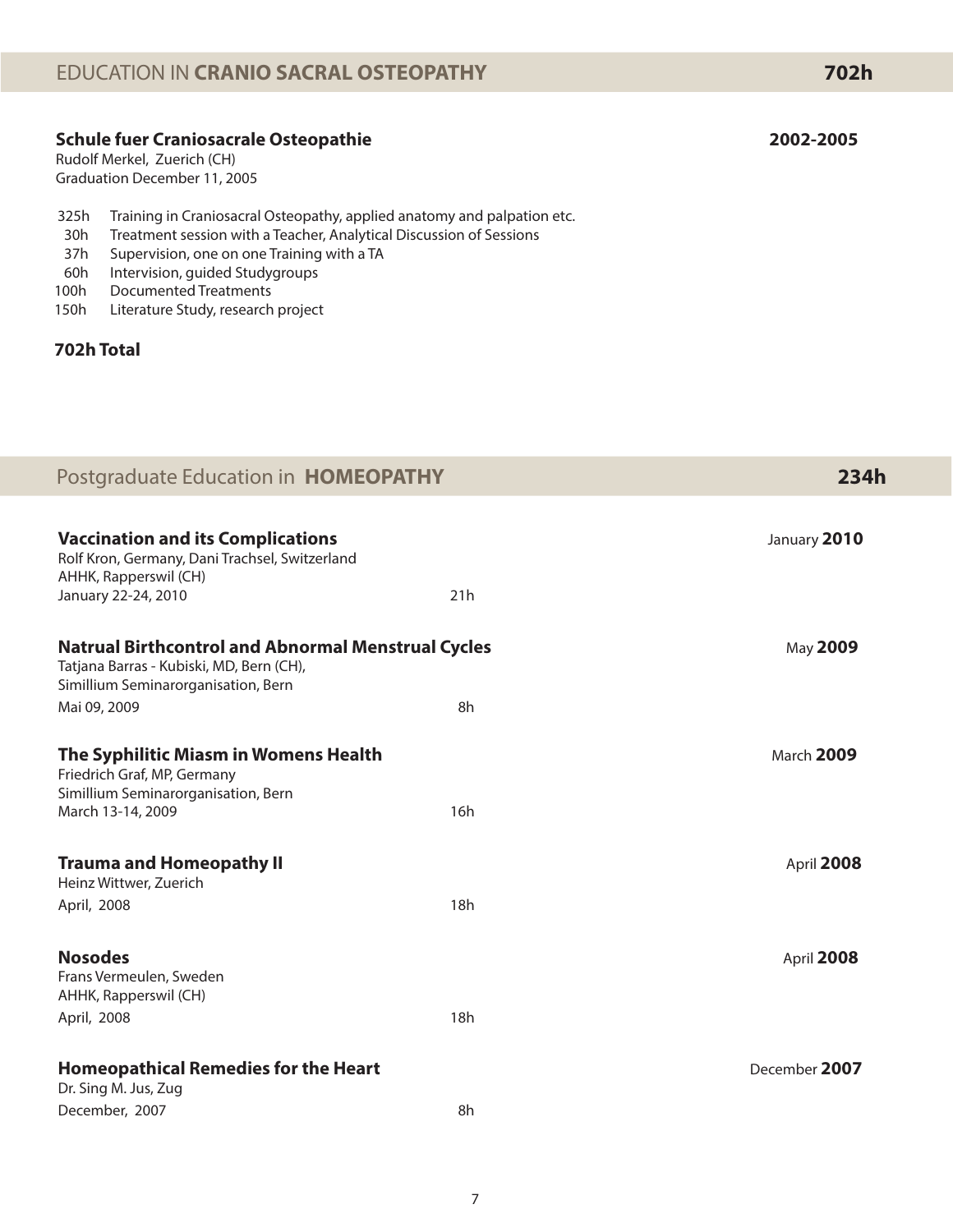| Treatment of acute diseases through out the Organon<br>Matthias Wischner, MD (Germany) |     | March 2007    |
|----------------------------------------------------------------------------------------|-----|---------------|
| March, 2007                                                                            | 8h  |               |
| <b>Cardiovascular System</b><br>Henny Heudens. Belgium<br>AHHK, Rapperswil (CH)        |     | March 2006    |
| March 13-14, 2006                                                                      | 18h |               |
| <b>Pregnancy &amp; Birth</b><br>Friedrich Graf, MP, Germany<br>AHHK, Rapperswil (CH)   |     | November 2005 |
| November 18-20, 2005                                                                   | 14h |               |
| <b>The tuberculinic Miasma</b><br>Daniel Trachsel et al.<br>AHHK, Rapperswil (CH)      |     | March 2005    |
| March, 2005                                                                            | 21h |               |
| <b>The sycotic Miasma</b><br>Daniel Trachsel et al.<br>AHHK, Rapperswil (CH)           |     | January 2005  |
| January, 2005                                                                          | 21h |               |
| <b>The syphilitic Miasm</b><br>Daniel Trachsel et al.<br>AHHK, Rapperswil (CH)         |     | November 2004 |
| November, 2004                                                                         | 21h |               |
| <b>The psoric Miasm</b><br>Daniel Trachsel et al.                                      |     | August 2004   |
| AHHK, Rapperswil (CH)<br>August, 2004                                                  | 21h |               |
|                                                                                        |     |               |
| <b>Allergies</b><br>Daniel Trachsel et al.                                             |     | April 2003    |
| AHHK, Rapperswil (CH)<br>April, 2003                                                   | 21h |               |